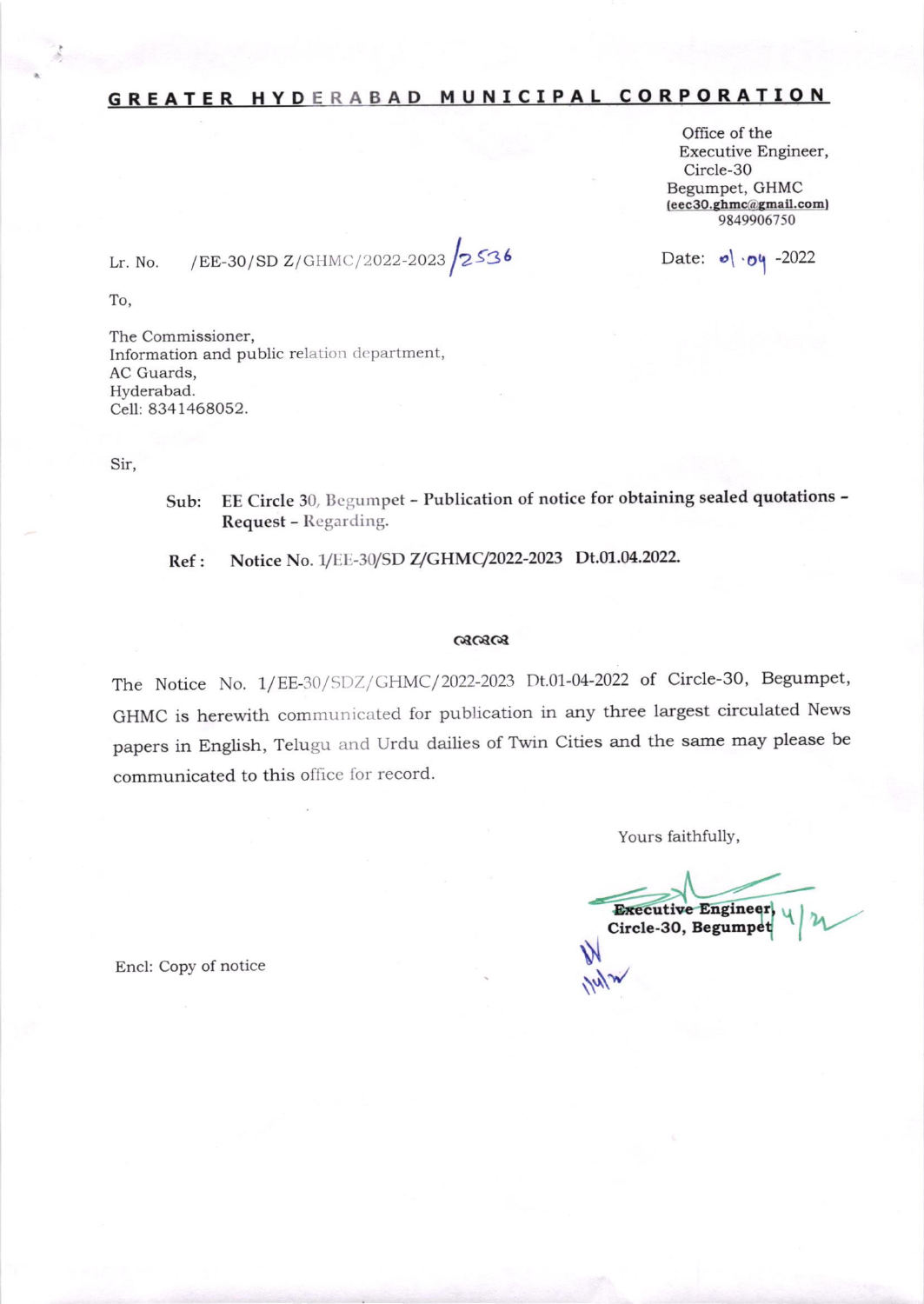## GREATER HYDERABAD MUNICIPAL CORPORATION EE, Circle-30, Begumpet, Sec'bad Zone **Notice for Obtaining Quotations**

| S.NO. | <b>Sealed Quotations are invited from</b><br>Manufacturers, Fabricators, Authorized<br>dealers/Agencies etc. for the below<br>mentioned items.                                                                                                                                                                                                                                                                                                                                                                                                                                                                                                                                                                                                                                                                                                                                                                                                                                                                              | <b>Bid</b><br>Document<br>Download<br>Start Date &<br>Time / Bid<br><b>Submission</b><br><b>Closing Date</b><br>& Time | Name &<br><b>Address</b><br>officer Cell.<br>No                                                                                                                                  |
|-------|-----------------------------------------------------------------------------------------------------------------------------------------------------------------------------------------------------------------------------------------------------------------------------------------------------------------------------------------------------------------------------------------------------------------------------------------------------------------------------------------------------------------------------------------------------------------------------------------------------------------------------------------------------------------------------------------------------------------------------------------------------------------------------------------------------------------------------------------------------------------------------------------------------------------------------------------------------------------------------------------------------------------------------|------------------------------------------------------------------------------------------------------------------------|----------------------------------------------------------------------------------------------------------------------------------------------------------------------------------|
| 1.    | Sealed<br>invited<br>for<br><b>Quotations</b><br>are<br>Maintenance of 10 PFT Toilets in Begumpet<br>Circle, GHMC for a period of 1 year (12<br>months).<br>"Cleaning of toilets with cluster of 10 PFT toilets locations<br>with each one male and one female units using Manual and<br>Mechanical means cleaning at least once in 2 hrs ie., Filling<br>of overhead loft water tank for a quantity of 500 Ltrs and<br>desludging of sewage from bottom sludge tank capacity of<br>400 Ltrs in the respective PFT's with Suction cum Jetting<br>Machines and transporting the sewage to the nearest<br>available Sewage Treatment Plant (STP) and maintaining<br>surrounding area clean and neat upto 25 m and avoiding<br>open urination and providing cleaning equipment and<br>cleaning materials like phenyl, Domex/ Harpic and all<br>consumables all the time with the attendant and cleaning<br>with Power Jet spray at regular intervals."<br>The Details can be obtained from GHMC<br>Website http://ghmc.gov.in/ | $04 - 04 - 2022$<br>12.00 P.M.<br>12-04-2022<br>12.00 P.M.                                                             | Sealed quotation<br>can be submitted<br>in the $O/O$ . E.E.,<br>Circle-30,<br>GHMC, Sec'bad<br>on or before 12-<br>04-2022 12.00<br>P.M.<br>Cell No.<br>9849906750<br>7331189488 |

Notice No. 1/EE-30/SD Z/GHMC/2022-2023 Dt. 01.04.2022.

Address of the officer concerned Executive Engineer, Circle-30, and the Head Draughtsman, Circle-30, Sec'bad Zone, GHMC.

Further details can be obtained from the office of the Executive Engineer, Circle-30, Begumpet, Secunderabad Zone, GHMC (Opposite City Civil court, West Marredpally, 500026) or The Details can be obtained from GHMC Website http://ghmc.gov.in/

**Executive Engineer,** Circle-30, Begumpet